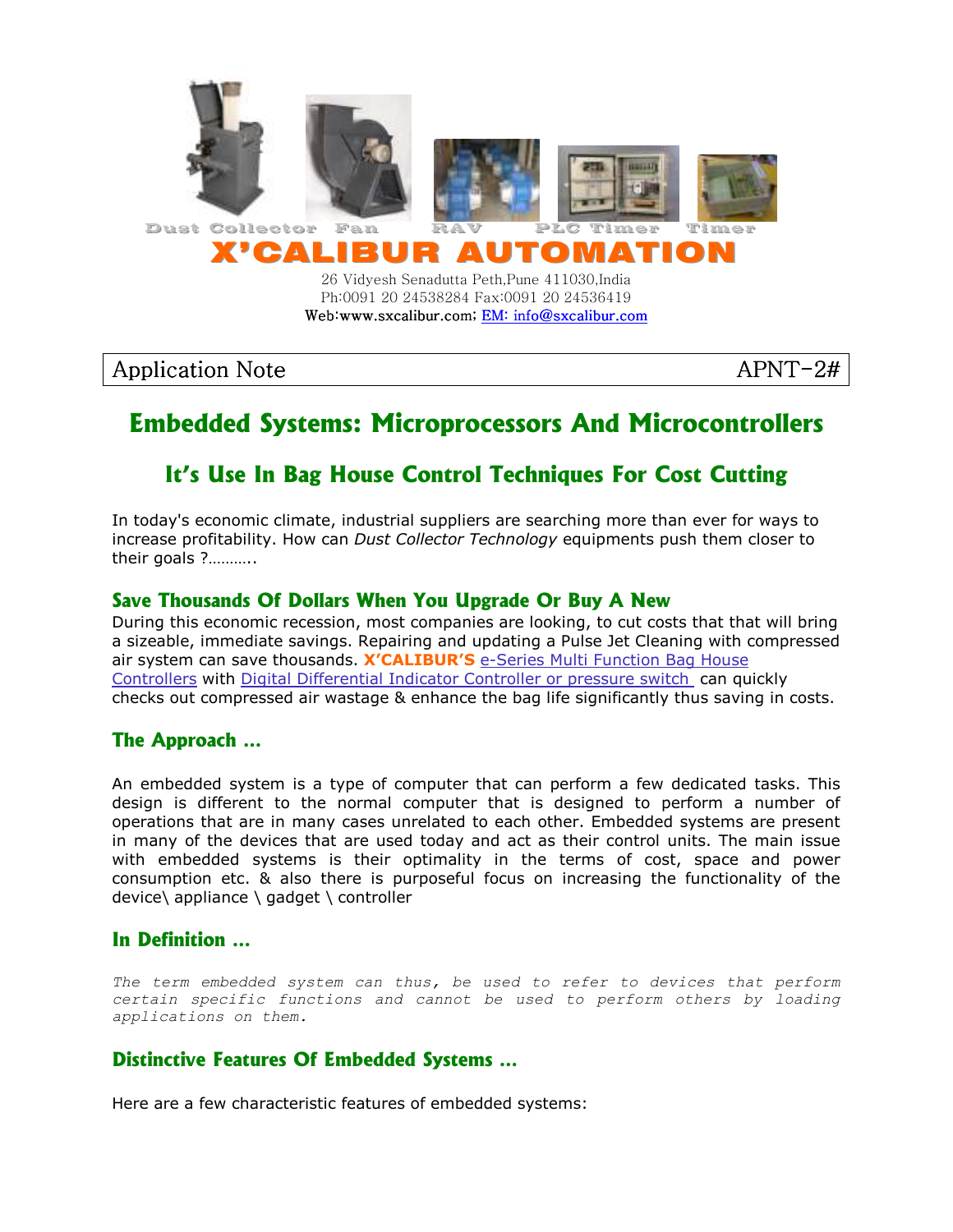- Many of the embedded systems have several hardware restraints as they have to process real time inputs and must also be safe to use. Others may not have some of these constraints and thus, reduction in the cost of the hardware used is possible.
- The term embedded system does not refer to devices that are isolated but rather, they are a part of the device they control or perform some other task in Real Time.
- The software that is used in embedded systems is usually termed as firmware. Or program code\ Flash code. The same is stored in disk drives or in ROMs as an embedded system usually lacks a full-fledged hard disk drive.

Embedded systems many times do not have a user interface as they are designed to perform only a single task. Whereas, some other devices similar to embedded systems such as PLC Touch screens have a complete user-friendly interface.

### **Simplicity … & … Complexity…**



The simple embedded systems usually consist of components such as buttons and LED to input the data and to show the output respectively. On the other hand, complex embedded systems have touch screens, large amount of buttons etc. for the purposes of input, output etc. In order to accommodate this large amount of buttons, they are usually placed at the bottom of the graphic screen.

Off Line Bag House Master Controller

Engineers have successfully made use of the Internet in order to provide individuals with and interface to remote embedded systems. Thus, many users at different locations can use a single system.

#### **Embedded Systems Classifications…**

In general, embedded systems can be classified into two types viz. microprocessors and Microcontrollers.

- 1. Microprocessors usually perform a single or very limited set of tasks. In many cases, a single microprocessor may not be of any use at all.
- 2. Microcontrollers on the other hand can perform a number of operations and thus, can execute a complete task. They can be considered as all-embracing versions of a microprocessor.

#### **Advantages… In New Era Of Controls…**

There are several distinct advantages

- 1. Smaller PC board sizes
- 2. Reduction in manufacturing costs
- 3. Complex [Smart] controls achieved with relative ease Via Algorithms \*RABH Control panel
- 4. Properly & clear-cut Human Machine Interface [HMI] can be function specific